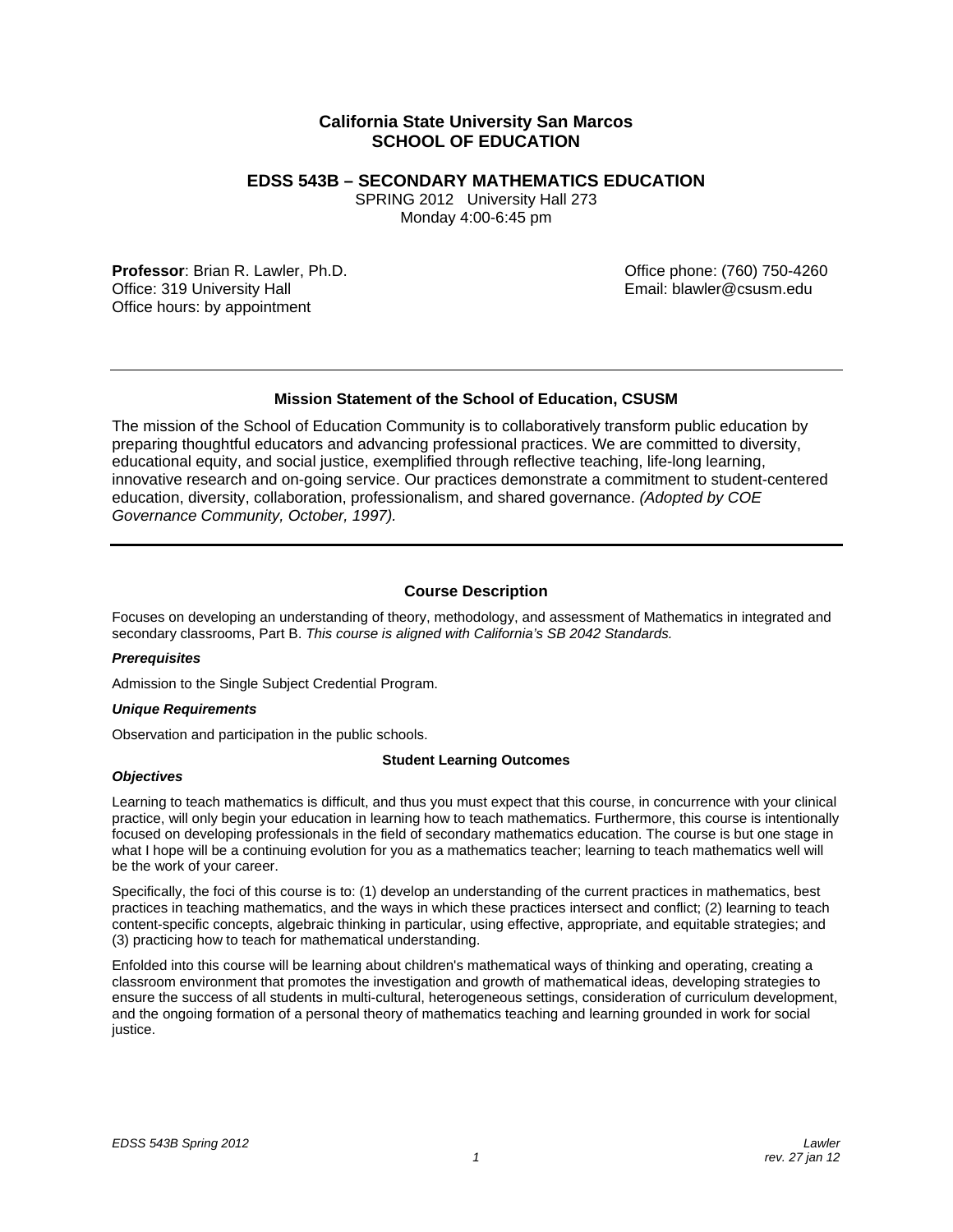## *Teacher Performance Expectation (TPE) Competencies*

The course objectives, assignments, and assessments have been aligned with the CTC standards for Single Subject Credential (Mathematics). This course is designed to help teachers seeking the California Single Subject Credential (Mathematics) to develop the skills, knowledge, and attitudes necessary to assist schools and district in implementing effective programs for all students. The successful candidate will be able to merge theory and practice in order to realize a comprehensive and extensive educational program for all students.

- The following TPEs are given primary emphases:
	- TPE 1b Subject Specific Pedagogical Skills for Single Subject Teaching (Mathematics)
	- TPE 2 Monitoring Student Learning During Instruction

The following TPEs are given secondary emphases:

- TPE 3 Interpretation and use of assessments<br>TPE 4 Making content accessible
- TPE 4 Making content accessible<br>TPE 5 Student engagement
- Student engagement
- TPE 6c Developmentally appropriate practices in grades 9-12
- TPE 6d Developmentally appropriate teaching practices for special education: teaching the special education population in the general education environment
- TPE 7 Teaching English learners
- TPE 8 Learning about students
- TPE 9 Instructional planning<br>TPE 10 Instructional time
- TPE 10 Instructional time<br>TPE 11 Social environme
- TPE 11 Social environment<br>TPE 13 Professional growth
- Professional growth
- TPE 14 Educational technology in teaching and learning
- TPE 15 Social justice and equity

## *California Teacher Performance Assessment (TPA)*

Beginning July 1, 2008 all California credential candidates must successfully complete a state-approved system of teacher performance assessment (TPA), to be embedded in the credential program of preparation. At CSUSM this assessment system is called the CalTPA or the TPA for short.

To assist your successful completion of the TPA a series of informational seminars are offered over the course of the program. TPA related questions and logistical concerns are to be addressed during the seminars. Your attendance to TPA seminars will greatly contribute to your success on the assessment.

 designs) in order to support and ensure your success on the TPA and more importantly in your credential program. Additionally, SOE classes use common pedagogical language, lesson plans (lesson designs), and unit plans (unit

SOE website: http://www.csusm.edu/education/CalTPA/ProgramMaterialsTPA.html The CalTPA Candidate Handbook, TPA seminar schedule, and other TPA support materials can be found on the

#### *Authorization to Teach English Learners*

 *CCTC in SB 2042 Program Standards, August 02)* This credential program has been specifically designed to prepare teachers for the diversity of languages often encountered in California public school classrooms. The authorization to teach English learners is met through the infusion of content and experiences within the credential program, as well as additional coursework. Students successfully completing this program receive a credential with authorization to teach English learners. *(Approved by* 

#### *Students with Disabilities Requiring Reasonable Accommodations*

Students with disabilities who require reasonable accommodations must be approved for services by providing appropriate and recent documentation to the Office of Disable Student Services (DSS). This office is located in Craven Hall 4300, and can be contacted by phone at (760) 750-4905, or TTY (760) 750-4909. Students authorized by DSS to receive reasonable accommodations should meet with their instructor during office hours or, in order to ensure confidentiality, in a more private setting.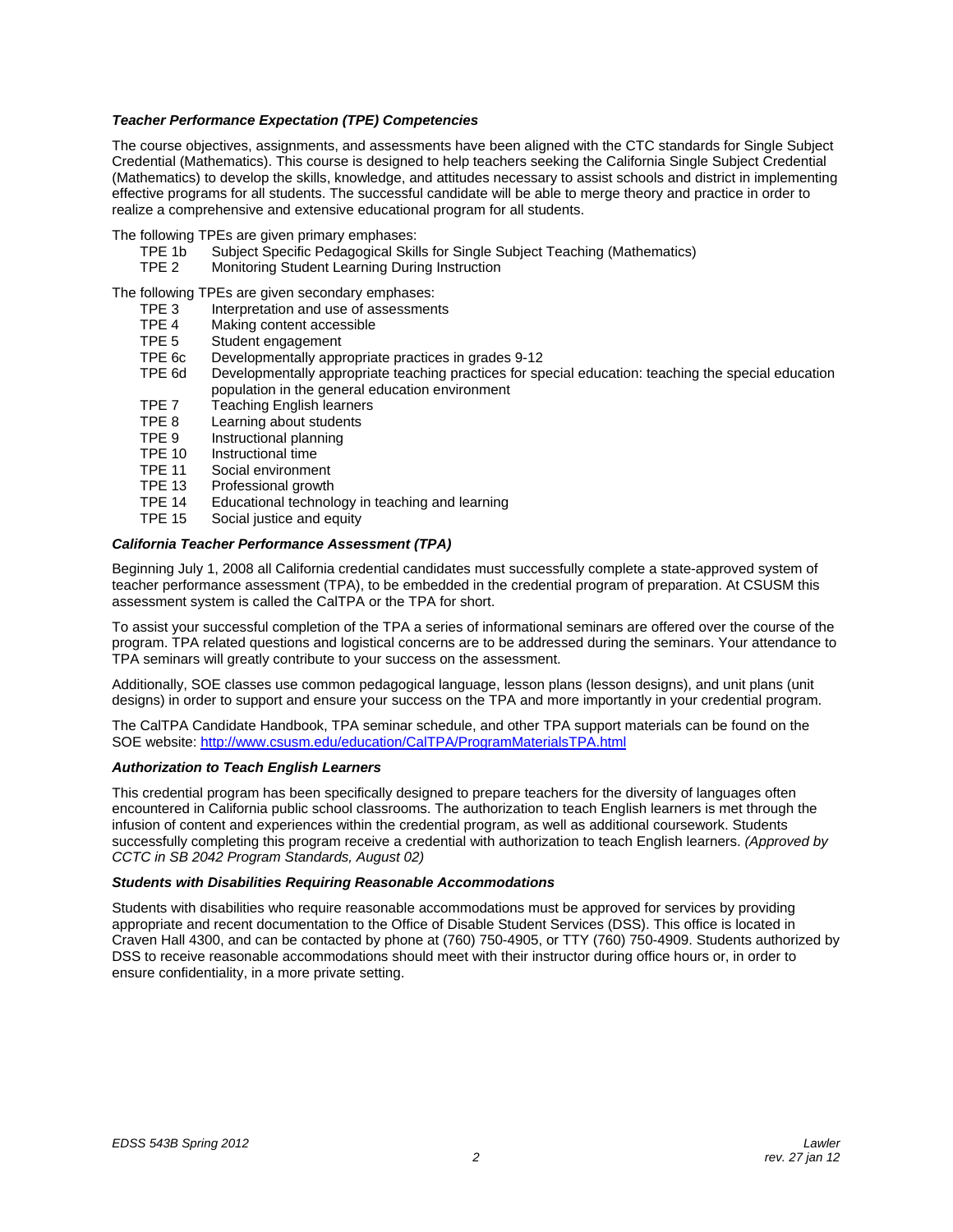### **Course Requirements**

### *Required Texts*

Abbot, E. A. (1992). *Flatland: A romance of many dimensions.* Dover. (Originally published in 1884.)

Cohen, E. G. (1994). *Designing groupwork: Strategies for the heterogeneous classroom*. New York: Teachers College Press. [purchased for fall 2010]

Driscoll, M. J. (2007). *Fostering geometric thinking: A guide for teachers, grades 5-10*. Portsmouth, N.H.: Heinemann.

- Fendel, D. M., Resek, D., Alper, L., & Fraser, S. (1997). *Interactive Mathematics Program Year 3: The Orchard Hideout Teacher's Guide*. Berkeley: Key Curriculum Press. [purchase by phone, view online http://www.keypress.com/x5480.xml]
- National Council of Teachers of Mathematics (2009). *Focus in high school mathematics: Reasoning and sensemaking*. Reston, VA: Author. [purchased for fall 2010]

\*\*\*Several other readings are required and will be made available for download.

#### *Recommended Texts*

- Boaler, J. (2008). *What's math got to do with it?: Helping children learn to love their most hated subject—and why it's important for America*. New York: Viking.
- California Department of Education (2005). *Mathematics framework for California public schools: Kindergarten through grade twelve*. Sacramento, CA: Author. This document can be found at http://www.cde.ca.gov/ci/ma/cf/index.asp.
- Carr, J., Carroll, C., Cremer, S., Gale, M., Lagunoff, R., Sexton, U. (2009). *Making mathematics accessible to English learners*. San Francisco: WestEd.
- National Council of Teachers of Mathematics (2000). *Principles and standards for school mathematics*. Reston, VA: Author. An overview of this document can be found at http://standards.nctm.org/ (NCTM members have free and full access).

STAR Test Blueprints for Standards Items: http://www.cde.ca.gov/ta/tg/sr/blueprints.asp

#### *Key Assignments*

*1. Weekly Homework (30%)* – Each week, teacher candidates will be assigned to read, respond to readings, and prepare some mathematical investigation. Each of these activities is designed to be in preparation for discussion during the next course session. As such, it is critical that they are completed on time. The specifics of each weekly assignment will be provided in class. Work is to be submitted online in the Cougar Course. In addition, responses are to be brought to class in hard copy.

 grades 6-10 student. This interview protocol will be designed to inquire into the student's geometric ways of thinking. *2. Student Interview (15%)* – Students will design prompts and/or a task in order to conduct a clinical interview with a The purposes of this activity are to begin thinking about students' mathematical understanding, to learn how to effectively pose questions and interpret the meaning of students' answers, and to interact with students about mathematics.

*3. PBL Unit Project (45%)* – Students will develop a Project-Based Learning unit in conjunction with a teacher from High Tech High – North County (HTHNC). This project will emerge, develop, and flow in an organic manner, one that is very reflective of the real work of a professional learning community that may exist within the mathematics department of a school site. Each student will be individually responsible for full participation in the activities to develop the unit, and for the development of approximately 2-3 one-day lesson scripts. The lesson scripts that will be developed include defining the mathematical task for that lesson, as well as a homework assignment that prepares students for the lesson, or follows up the lesson (to be decided). Students will observe the cooperating teacher's classroom 2-3 times (totally 3-4 hours of observation). Data will be collected and reflected upon. This data will inform changes to the observed lesson plans. The final product will be the submission of the body of work generated during the collaboration to develop, implement, and reflect upon the co-authored PBL unit. It will include a cover letter that serves to summarize the experience and discuss 3 artifacts in particular that serve as evidence for this discussion. A table of contents is also required to help organize the submission.

*4. Personalized Project (10%)* – This final assignment is intended to encourage the study of a topic in mathematics education of personal interest. Students will share their learnings with classmates in a semester-concluding "Ignite" style <http://ignite.oreilly.com> < http://www.keypress.com/x25933.xml> presentation. Some students will center this project based upon their experiences at the Greater San Diego Math Council annual meeting, taking place in San Diego, 3-4 February 2012.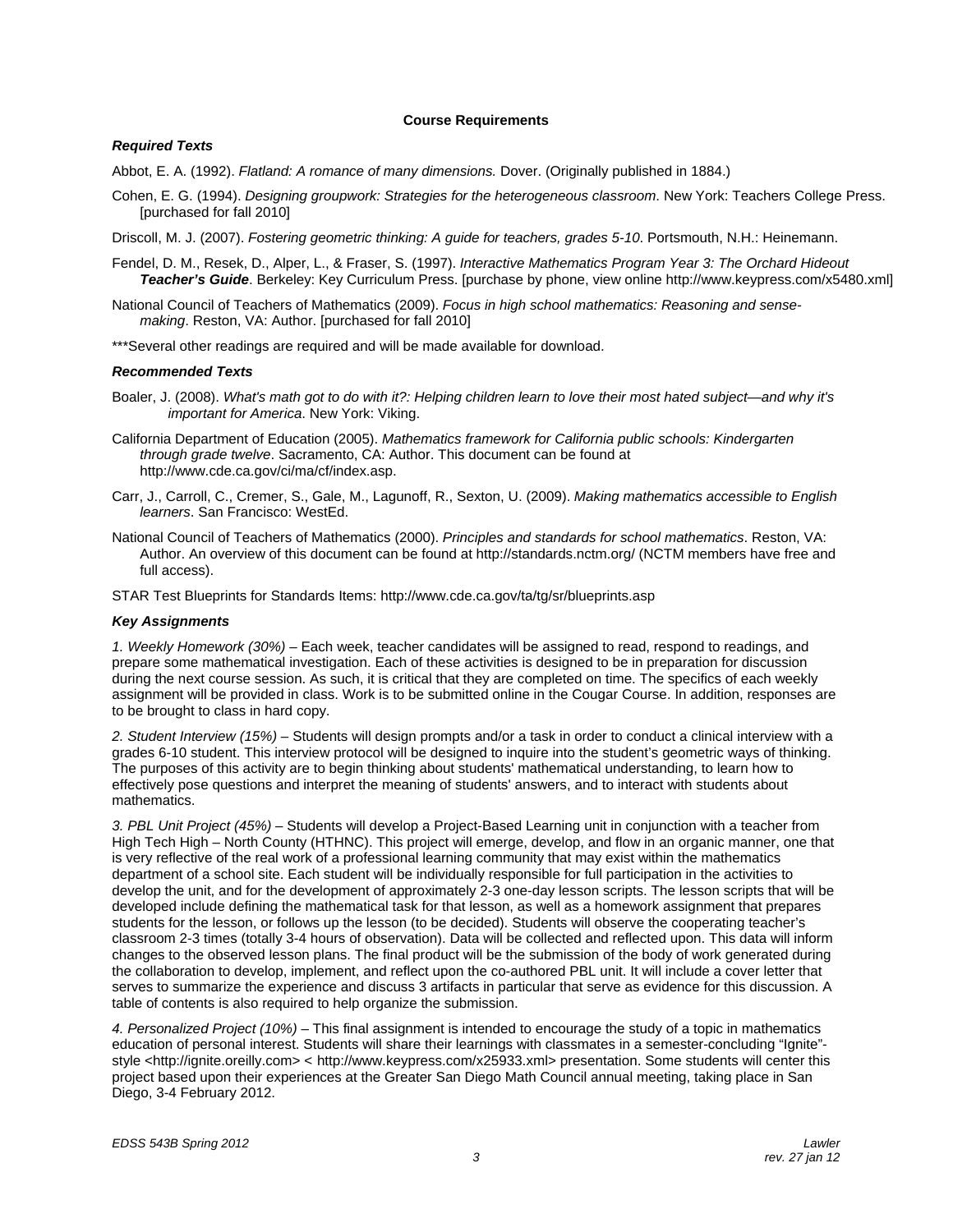## *Grading Standards*

Course grades will be based on the following grading scale:

| A  | 1.1.1.1  | Excellent            | 1.1.1.   | 90  | $\overline{\phantom{0}}$ | 100%          |
|----|----------|----------------------|----------|-----|--------------------------|---------------|
| B  | 1.1.1.   | Above Average        | $\cdots$ | 80  | $\overline{\phantom{a}}$ | 89%           |
| C  | $\ldots$ | Average              | 1.1.1    | 70  |                          | 79%           |
| D  |          | <b>Below Average</b> | 1.1.1.   | 60. | $\overline{\phantom{0}}$ | 69%           |
| -F |          | Failing              |          |     |                          | less than 60% |

I assign grades to individual assignments based on the following interpretation:

B ….. achieves expectations/purpose of the assignment;

A ….. and impresses in some manner;

C ….. falls short of the assignment expectations in some way.

Please remember that a *B* is not for *B*ad.

 due date will be reduced by one letter grade, and work received over one week late will receive no credit. Unless *prior arrangements* have been agreed to with the instructor, work submitted late, but within one week of the

### *School of Education Attendance Policy*

instructor as soon as possible. (Adopted by the COE Governance Community, December, 1997). Due to the dynamic and interactive nature of courses in the School of Education, all students are expected to attend all classes and participate actively. At a minimum, students must attend more than 80% of class time, or s/he may not receive a passing grade for the course at the discretion of the instructor. *Individual instructors may adopt more stringent attendance requirements*. Should the student have extenuating circumstances, s/he should contact the

Attendance and Participation: Due to the fast paced and highly interactive nature of the course, regular attendance and full participation are expected. Learning is difficult. It is even more difficult, if not impossible, if one is not present for and engaged in the process. Therefore, the above SOE Attendance Policy is amplified as follows:

- Missing more than one class meeting will result in the reduction of one letter grade.
- Arriving late or leaving early on more than two occasions will result in the reduction of one letter grade.

You are expected to inform the instructor *prior* to an absence.

### *All-University Writing Requirement*

All CSU students must demonstrate competency in writing skills as a requirement for graduation. At California State University San Marcos, students complete the graduation writing assessment through the All-University Writing Requirement. This requirement mandates that every course at the University must have a writing component of at least 2,500 words (approximately 10 pages). The assignments for this course meet this requirement.

#### *CSUSM Academic Honesty Policy*

"Students will be expected to adhere to standards of academic honesty and integrity, as outlined in the Student Academic Honesty Policy. All written work and oral presentation assignments must be original work. All ideas/materials that are borrowed from other sources must have appropriate references to the original sources. Any quoted material should give credit to the source and be punctuated with quotation marks.

Students are responsible for honest completion of their work including examinations. There will be no tolerance for infractions. If you believe there has been an infraction by someone in the class, please bring it to the instructor's attention. The instructor reserves the right to discipline any student for academic dishonesty in accordance with the general rules and regulations of the university. Disciplinary action may include the lowering of grades and/or the assignment of a failing grade for an exam, assignment, or the class as a whole."

Incidents of Academic Dishonesty will be reported to the Dean of Students. Sanctions at the University level may include suspension or expulsion from the University. Consult the University catalog for further questions about academic honesty.

*Plagiarism:* As an educator, it is expected that each student will do his/her own work, and contribute equally to group projects and processes. Plagiarism or cheating is unacceptable under any circumstances. If you are in doubt about whether your work is paraphrased or plagiarized see the Plagiarism Prevention for Students website http://library.csusm.edu/plagiarism/index.html. When relying on supporting documents authored by others, cite them clearly and completely using American Psychological Association (APA) manual, 6<sup>th</sup> edition.